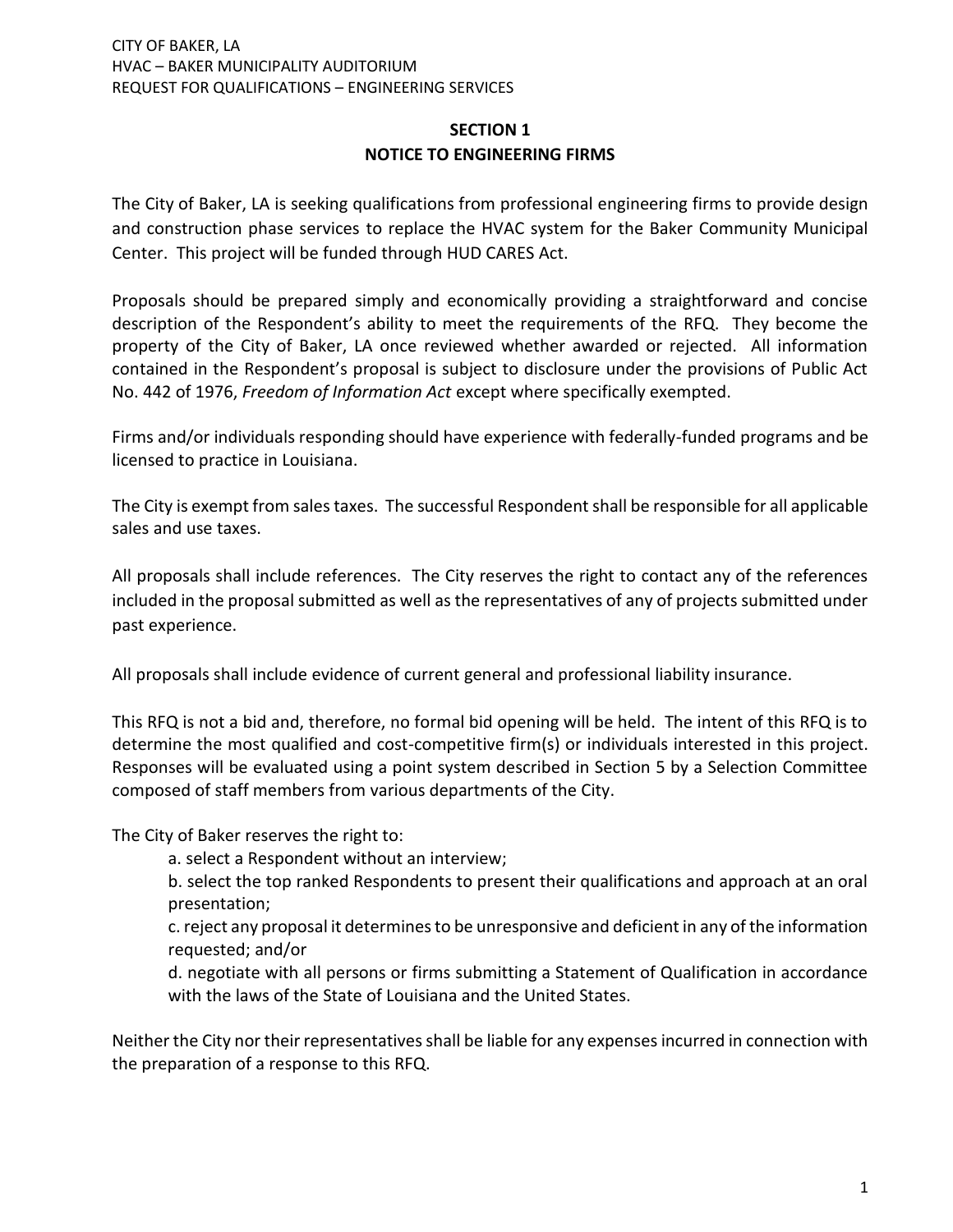Small and minority businesses, women's business enterprises and labor surplus area firms are encouraged to submit qualifications. Firms using subcontractors must solicit such firms in the subcontracting process. The City of Baker is an Equal Opportunity Employer; all bids must be in compliance with 2 CFR 200 Appendix II(C), 200.327-329, Appendix II(I), 200.336, 200.333, Appendix II(J) *See 200.322,* 200.325, Appendix II(D), Appendix II(B), Appendix II(E) and Appendix(G).

The City shall not be required to award a contract to any of the Respondents that submit a SOQ in response to this RFQ. At its sole and absolute discretion, the City shall determine the successful Respondent, if any. Reasons for non-award of this contract may include, but are not limited to, dissatisfaction of the submitted proposals, insufficient interest from Respondents, withdrawal of one or more of the grants or funding sources anticipated being used to fund the project.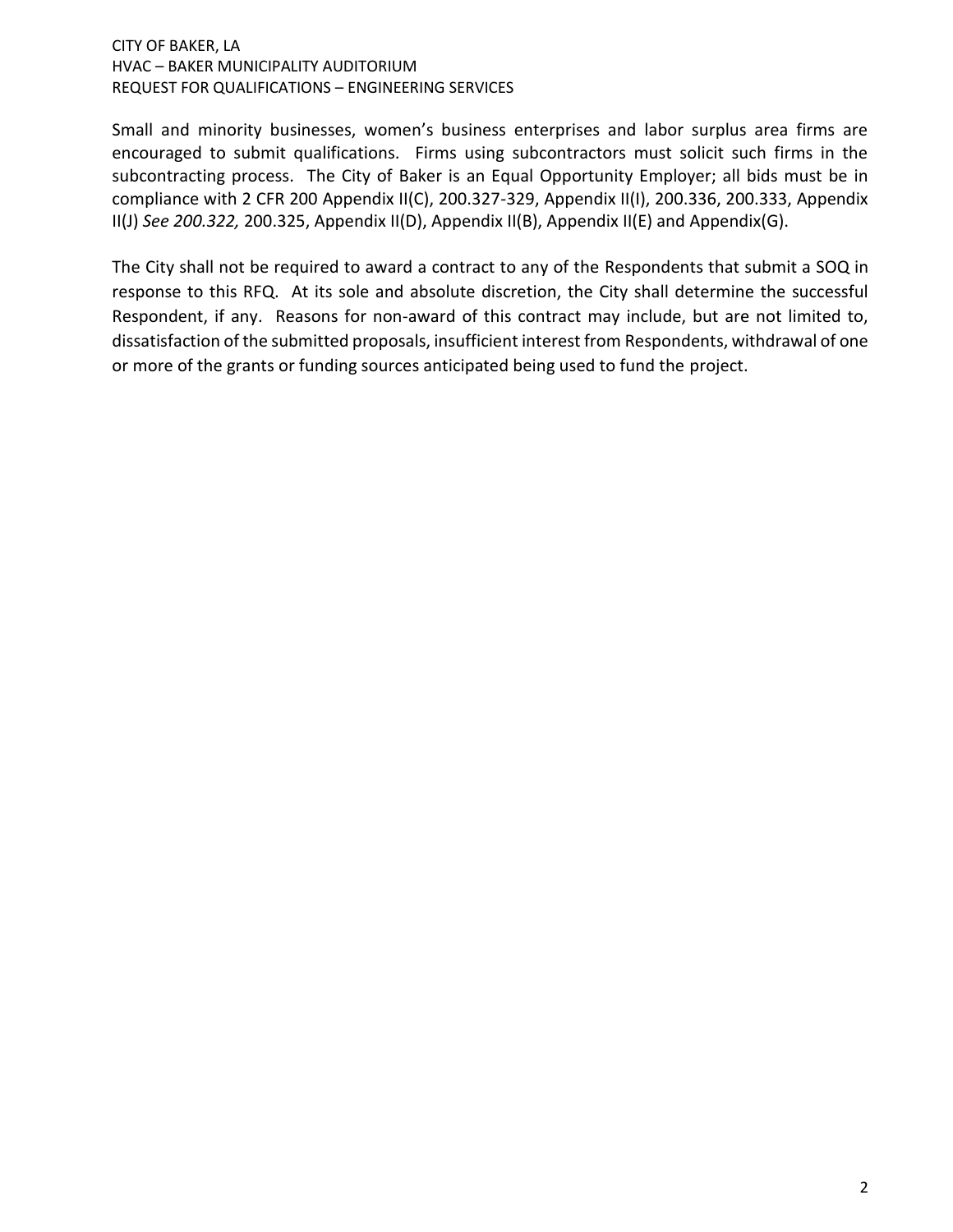# **SECTION 2 SCHEDULE**

The RFQ schedule and related deadlines are as follows:

| Advertisement in Official Journal<br>Notice to SMWBE & LSAF |                    |
|-------------------------------------------------------------|--------------------|
| Posting on City's website                                   |                    |
| Notice to other media sites                                 | May 26, 2022       |
| Receipt of written inquiries/clarifications                 | June 7, 2022       |
| Response to written inquiries/clarifications                | June 9, 2022       |
| Receipt of Statement of Qualifications                      | June 21, 2022      |
| Interviews (if deemed necessary)                            | June 22-23, 2022   |
| Award to Successful Respondent                              | June 29, 2022      |
| <b>Execution of Contract</b>                                | July 5, 2022       |
| <b>Project Completion</b>                                   | September 30, 2023 |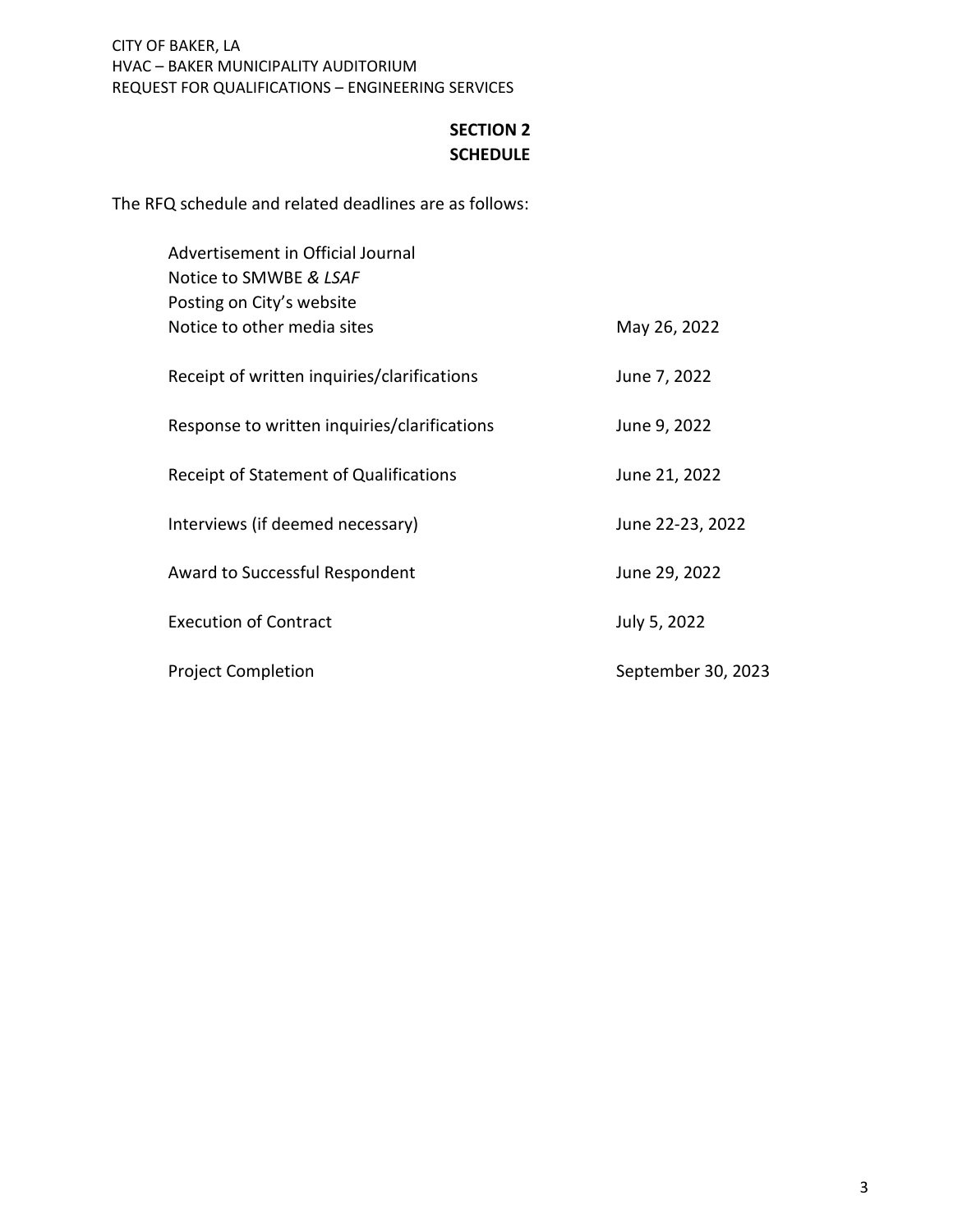# **SECTION 3 INSTRUCTIONS TO RESPONDENTS**

## *Delivery*

Interested firm(s) should submit three (3) paper copies and one (1) .pdf copy of their Statement of Qualifications clearly marked on the front cover with, "RFQ-HVAC". Responses should be addressed to:

> Ashley Batts, Purchasing Agent City of Baker, Louisiana P O Box 707 Baker, LA 70704.

They may also be hand-delivered to 3325 Groom Road in Baker, LA. Hand-delivered proposals must be date/time stamped by the City's receptionist to be considered delivered timely. Delivery method must ensure that responses be physically received on or before the date indicated in the Schedule.

## *Questions/Clarifications and Subsequent Addenda*

A pre-proposal meeting will not be held. Questions or clarifications of RFQ requirements shall be submitted via email by the date indicated in the Schedule to [abatts@cityofbakerla.com](mailto:abatts@cityofbakerla.com) with a copy to [mstages@cityofbakerla.com.](mailto:mstages@cityofbakerla.com) Please include 'Baker HVAC Qualifications' in the subject line. Should you not receive a response within 48 hours, please contact Ashley Batts at 225-778-1751 to ensure that your email was received.

All interpretations, corrections or additional RFQ provisions that the City may decide to include will be made as an official addendum posted on its website [\(www.cityofbakerla.com\)](http://www.cityofbakerla.com/) for all parties to download. It is the Respondent's responsibility to determine that it has received any addendums before submitting a response. Failure to receive any official addendum(s) shall not relieve the Respondent of the responsibility for complying with the terms thereof. The City will not be bound by oral responses to inquiries or written responses other than written addenda.

## *Interviews*

The City may request interviews with one or more Respondents giving the opportunity to discuss qualifications, past experiences, proposed scope of work and fees in more detail. Such interviews will be held June 15-16, 2022. Selected Respondents are selected to be available on one of those days.

## *Debarment and Suspension*

Along with your Statement of Qualifications, you also must include verification that your company (as well as the company's principal and any subcontractors) is not listed (i.e., is not debarred) through the Federal System for Award Management (www.SAM.gov). Please include a printed copy of the search results that includes the record date.

*Award Protests*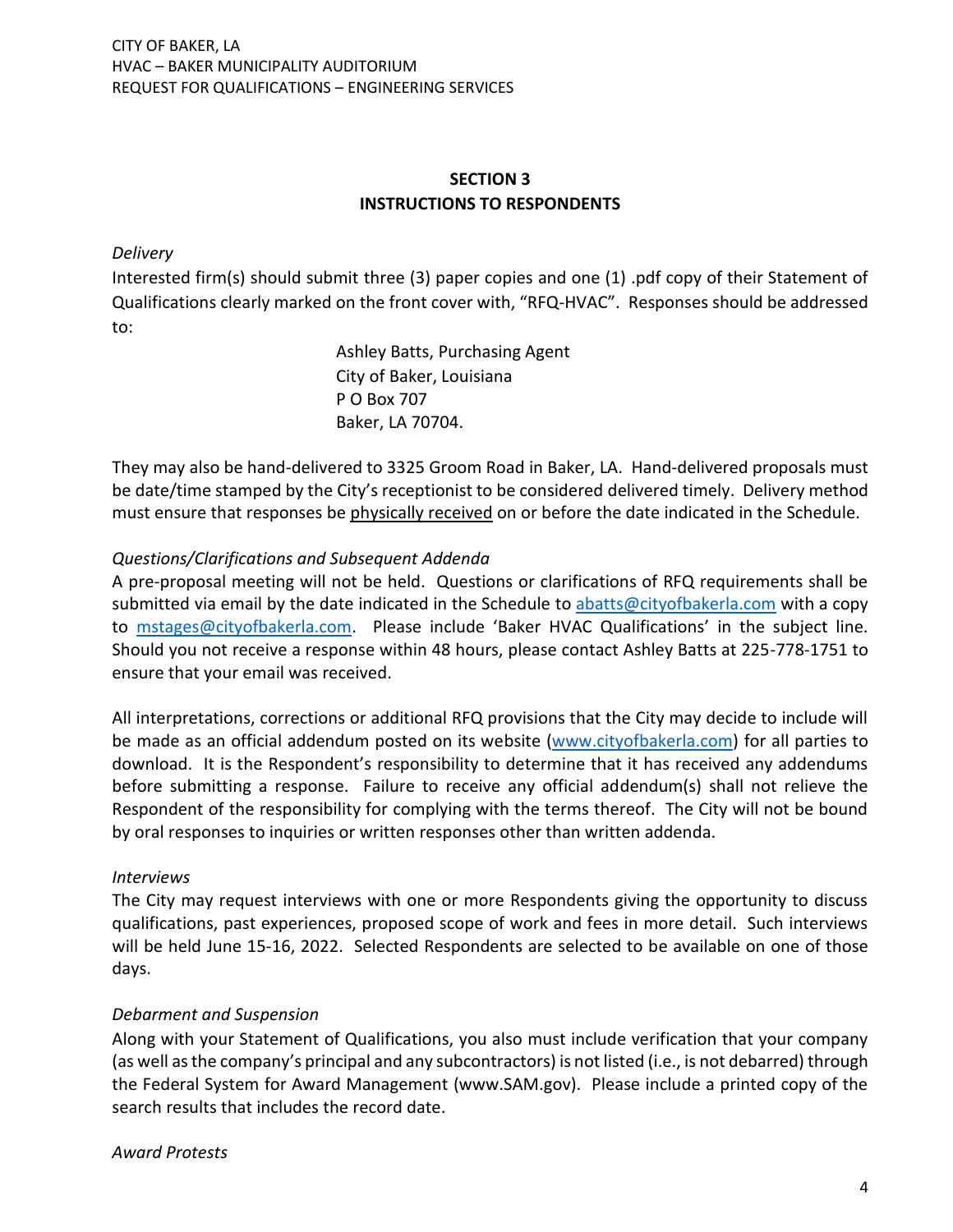Any protests regarding the award of this RFQ must be in writing to the Purchasing Agent within five (5) business days of the award date. It must clearly state the reason(s) for the protest. The Purchasing Agent will provide the Respondent with the appropriate instructions for filing a protest. It will be reviewed by the City Attorney or his/her designee whose decision shall be final.

## *Small and Minority Businesses, Women's Business Enterprises and Labor Surplus Area Firms*

The Respondent shall, in accordance with 2 CFR 200.321 demonstrate the intended roles of SMWBE *& LSAF* for the project, demonstrate an ability to give priority to and show how qualified SMWBE *& LSAF* services would be utilized in the project team. The selected Respondent shall be responsible for providing appropriate SMWBE *& LSAF* documents during negotiations. Specific steps to fulfill this vendor diversity requirement include:

• Placing qualified small and minority businesses and women business enterprises on solicitation lists

• Assuring that small and minority businesses and women business enterprises are solicited whenever they are potential sources

• Dividing total requirements, when economically feasible, into smaller tasks or quantities to permit participation by small and minority business and women's business enterprises

• Establishing delivery schedules – where the requirement permits – which encourage participation by small and minority businesses and women's enterprises

• Using the services and assistance, as appropriate, of such organizations as the Small Business Administration (SBA) and the Minority Business Development Agency of the U.S. Department of Commerce (DOC); and

• Requiring the Prime Contractor, if subcontracts are to be let, to take the affirmative steps listed in items (1) through (5) of this section.

## *Size of Statement of Qualifications*

The total size of the SOQ submitted should be on 8.5" x 11" paper and no more than 30 pages, singlesided, in length. Certificates of liability and professional insurance do NOT count towards the RFQ page count. If concept plans and schedules are provided, they may be on  $11'' \times 17''$  paper and will count for only one (1) page. Supplemental information is limited to 20 pages, must be separate from the base proposal and must clearly be labeled as "Supplemental Material". A digital copy shall be provided in PDF format and all RFQ information should be submitted as a single file. Any additional information supplemented to the RFQ should be submitted in PDF format in a separate single file.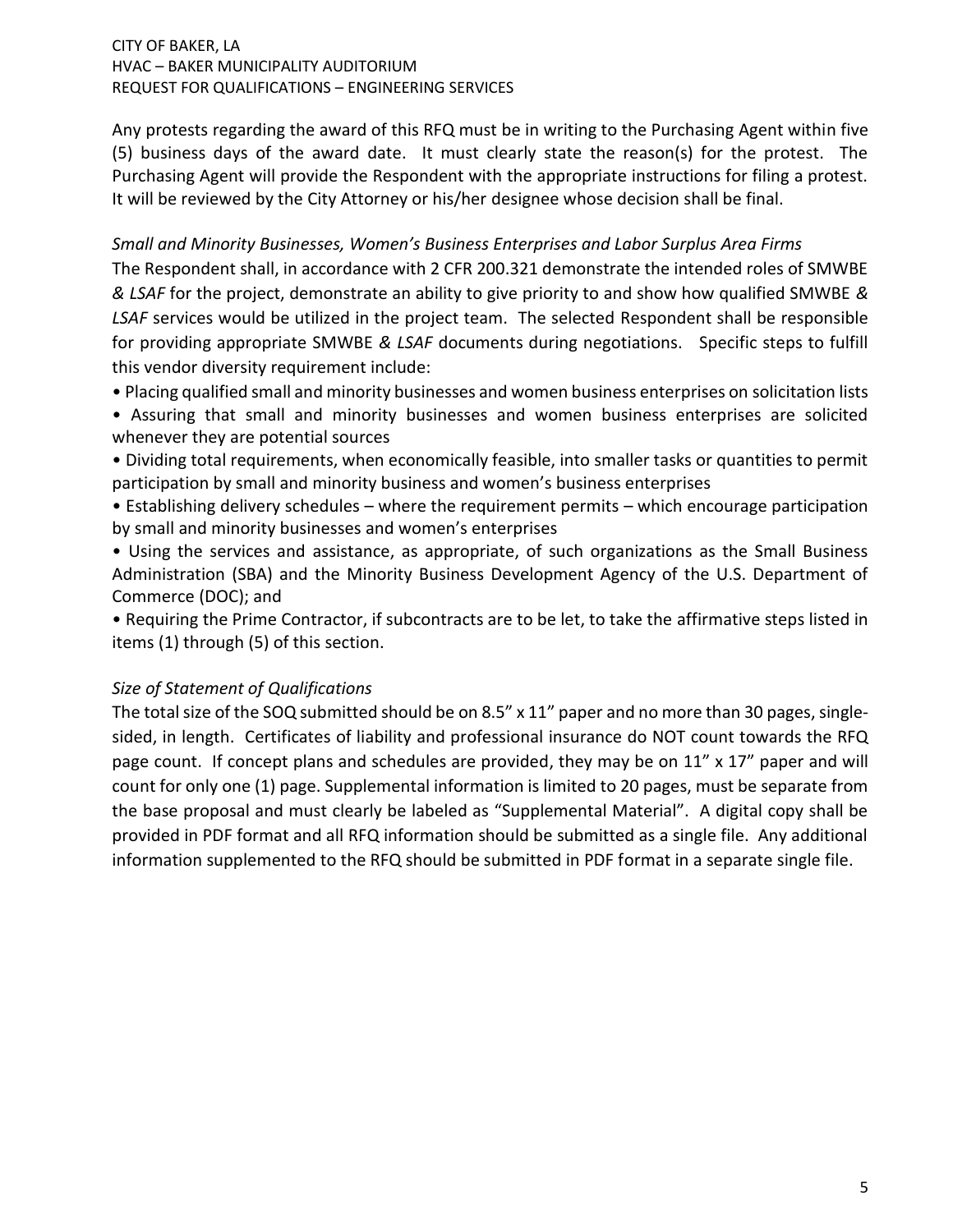## **SECTION 4 PROJECT DESCRIPTION AND SCOPE OF WORK**

## *Project Description*

The City of Baker is seeking qualifications to replace or upgrade the HVAC system located at 3325 Groom Road. The guidelines set forth by the American Society of Heating, Refrigeration, and Air-Conditioning Engineers and the ASHRAE 62.1 requirements for assembly facilities to prevent the spread of COVID-19 and promote quality air flow and remove airborne contaminants must be followed. Respondents will advise, design, construct specifications to upgrade or replace of HVAC equipment, control system and filtration.

The auditorium, built before 1989, is approximately 12,100 square feet and can accommodate up to 700 people. The current system consists of a 28-ton packaged air conditioning unit with natural gas heating and a 28-ton split DX air conditioning unit with electric resistance heat for a total of 56 tons that supplies 2,800 cfm of outside air. The successful bidder will remove this system and replace it with one that meets current ASHRAE requirements for reducing airborne infections, aerosol exposures and International Mechanical Code as applicable based on the respondent's recommendations and design.

According to the "Core Recommendations for Reducing Airborne Infections Aerosol Exposures," by the ASHRAE Epidemic Task Force, the following are recommended to prevent the spread of airborne infections:

\* Provide and maintain air flow rates for ventilation as specified by applicable codes and standards

- \* Use of air filters of MERV 13 or greater
- \* Maintain temperature and humidity set points
- \* Use of directional airflow

Also, ASHRAE 62.1 addresses ventilation requirements for assembly facilities (Ventilation for Acceptable Indoor Air Quality) and the International Mechanical Code (IMC) 2015.

Selected engineer must conduct a preconstruction conference with City of Baker Public Works Department. To make sure the new HVAC and generator will work with all upgrades or new equipment. Firm will be responsible for all drawings in electronic format submitted to the city. Firm is responsible for securing all permits and conducting the final inspection/testing.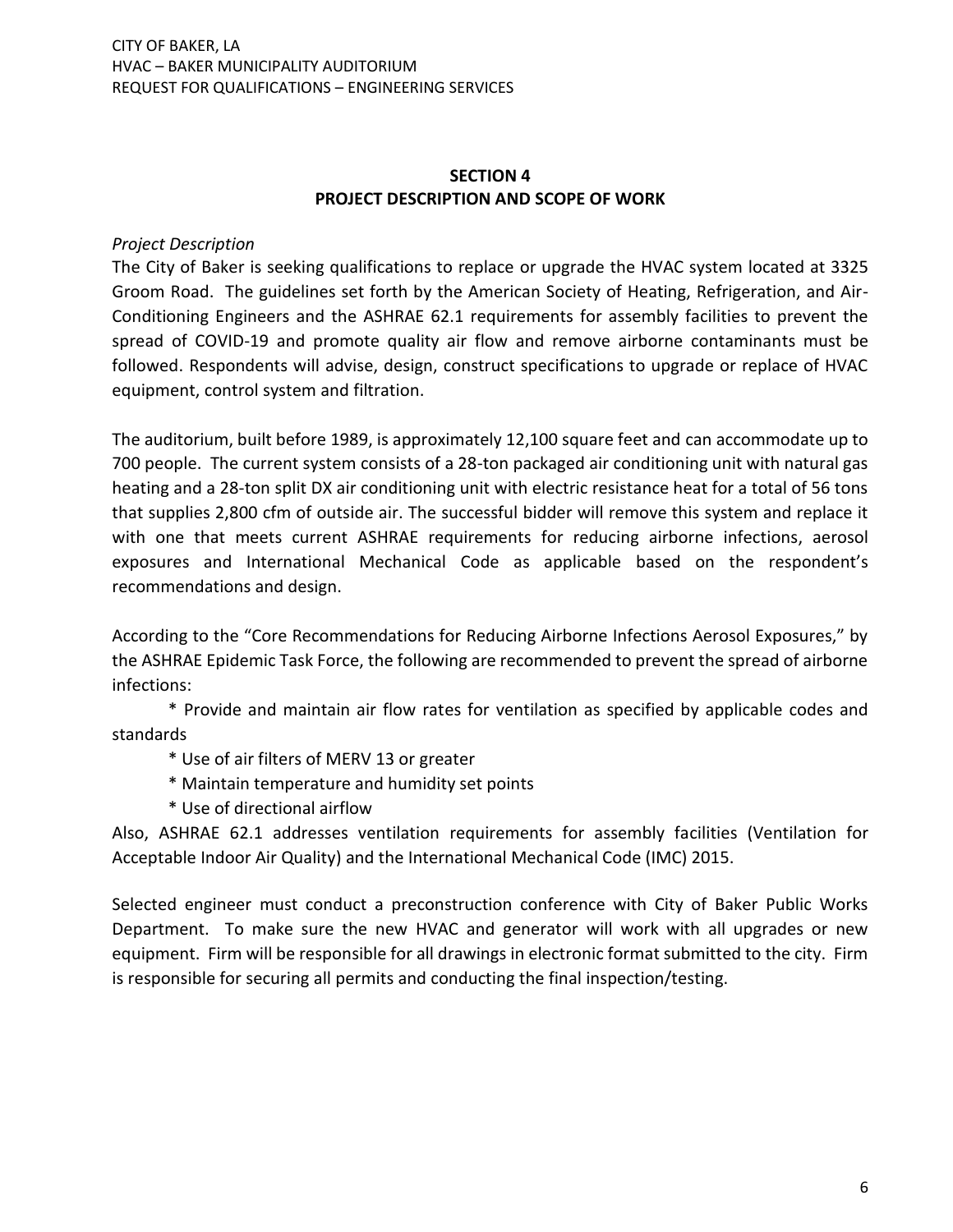## *Scope of Work*

The Respondent shall demonstrate ability to provide turnkey design, construction documents, permitting, bidding, construction administration services and public outreach as required for the project. Work may include, but shall not be limited to:

- 1. Assist in grant administrative support
- 2. Perform due diligence which can encompass the following, but is not limited to
	- a. Preliminary permitting research for all governing agencies (USACE, FEMA, DOTD, LDEQ
	- City of Baker Water, City of Baker Public Works, East Baton Rouge Parish, etc.)
	- b. Environmental Investigation and Analysis including a written report
	- c. Research and identify potential Grant Funding opportunities
	- d. Evaluate site conditions
	- e. Perform necessary field investigation
	- f. determine system size and type to comply with ASHRAE and IMC

3. The Respondent will prepare and submit plans for review at 30%, 60%, 90% and 100% levels of completeness. Plans should contain, but not be limited to the following:

a. Title Sheets including a Location Plan (1" = 500'), Index or List of Drawings, appropriate approval signatures, and the professional engineer stamp, registered in the State of Louisiana, of the Respondent's Project Manager.

b. Plan and profile sheets for existing features and demolition

4. Perform a survey of project site to establish equipment placement in conjunction with existing mechanical room and generator size placement.

5. Schedule and manage progress meetings with the City and/or their appointed representatives. The Respondent shall prepare Status Reports for each meeting as well as produce all meeting minutes. The Status Report shall include at a minimum:

- a. Current scope of work completion status versus anticipated status,
- b. Summary of budget status,

c. Project information and decision needs including the anticipated source, expected response,

- d. Time and any issues or problems that could delay the expected response,
- e. Anticipated tasks and accomplishments for the coming reporting period,
- f. Questions, comments, problematic issues and suggestions,
- g. Identification of out of scope task work, and
- h. Invoicing issues and proposals to address such issues.

6. Prepare and submit all necessary local, parish, state and federal permits and certifications for the project construction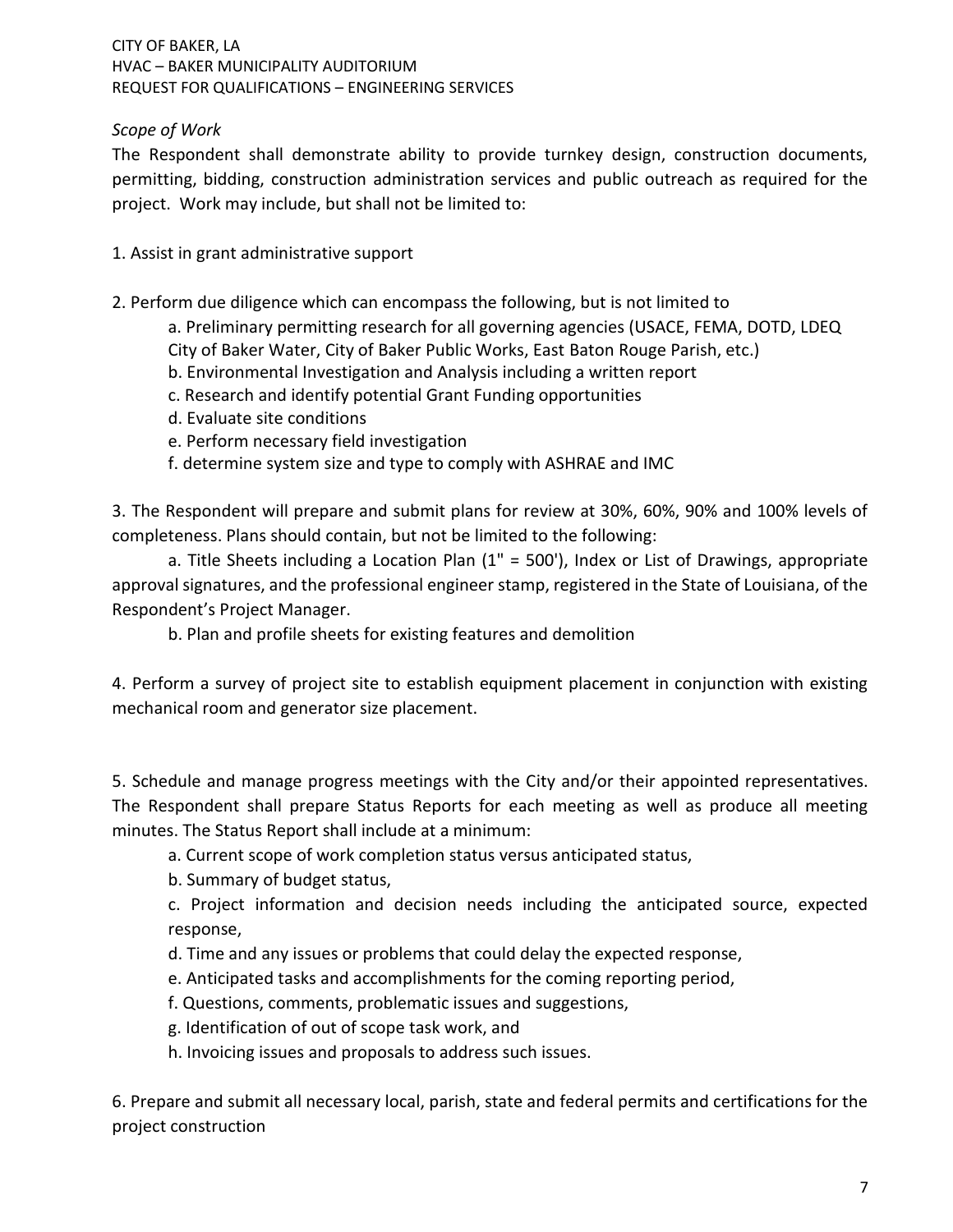7. Prepare construction documents and assist in bidding if necessary. Responsibilities include developing and finalizing cost estimates prior to bid, prepare necessary bid advertisements, develop and produce construction documents for bidders, attend Pre-Bid Meetings, answer design questions, prepare addenda during the bid process in its entirety, review bidders proposal for qualifications and accuracy, and provide formal recommendation for award.

8. Develop Construction and Monitoring Quality Assurance Project Plan (QAPP) to be executed during construction,

9. Survey, maintain, and finalize As-Built drawings during and after construction, provide stamped printed and electronic copies of drawing.

10. Respondent will provide a report summarizing the inspection method, testing methods, results, quantify observed improvements or changes, and provide a conclusion post-construction.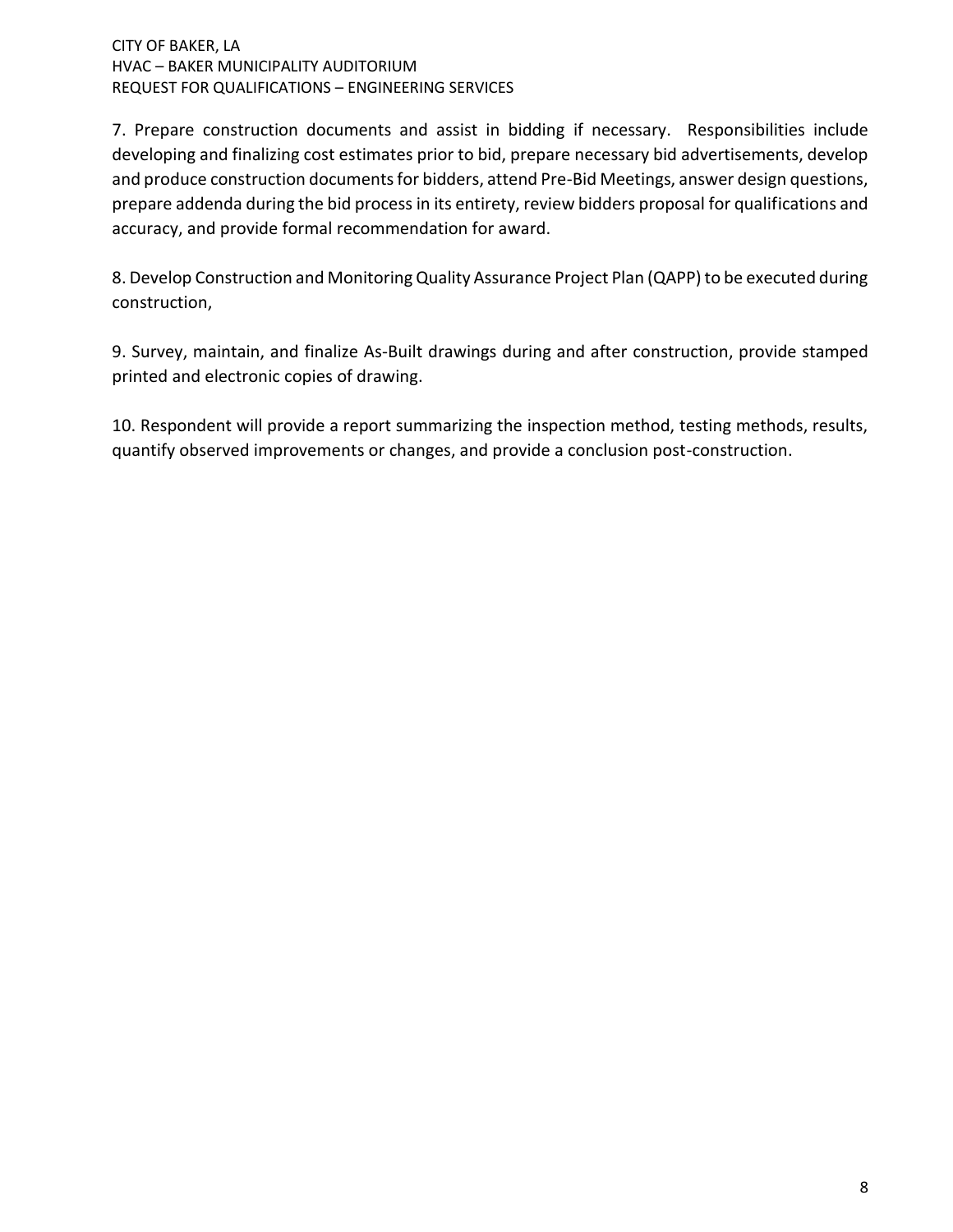## **SECTION 5 QUALIFICATIONS AND SELECTION PROCESS**

Through this RFQ, the City of Baker, LA will select the most qualified Respondent to provide recommendations moving and associated engineering and design services.

Each Respondent who submits its SOQ in response to this RFQ accepts the evaluation process as outlined below.

## **Item 1 General Qualifications and Availability 20 points**

Provide legal name of firm(s), business form (individual, partnership, corporation, etc.), location of the office that will be conducting the work and description of primary business including background and history, organizational structure, QA/QC program and the number of employees. This section should contain any additional information about the firm that the Respondent feels will assist the City in better understanding the interest and unique qualifications of the firm. Prior experience with like projects funded through federal and/or state grant programs is relevant.

Provide a statement on the availability and commitment of the firm(s), its principal(s) and assigned professionals to undertake the project and reporting responsibilities this should include a timeline that all cost must be expended no later than September 2023. This should a include a timeline with an anticipated start and completion date. Additional, provide evidence of financial availability of the company to effectively complete the project. Include the method of communicating with the City throughout the project.

## **Item 2 Qualified Personnel <b>30** points

Identify by name and role the key team members to be assigned or employed to manage the project including a resume for each one. Provide an organizational chart for personnel and any subcontractors, if utilized, that will work on this project indicating those that have previous experience with similar projects. Resumes of key technical/environmental/permitting personnel should be included. The SOQ shall identify the primary day-to-day contact and the following two alternate personnel to be assigned to the project. Significant effort should focus on highlighting the relevant qualifications and past experiences of project managers, team members and technical/environmental/permitting personnel comparable to the size and type of this project. The proposal shall also identify all team members employed by Veteran/Minority/Women Owned businesses*.*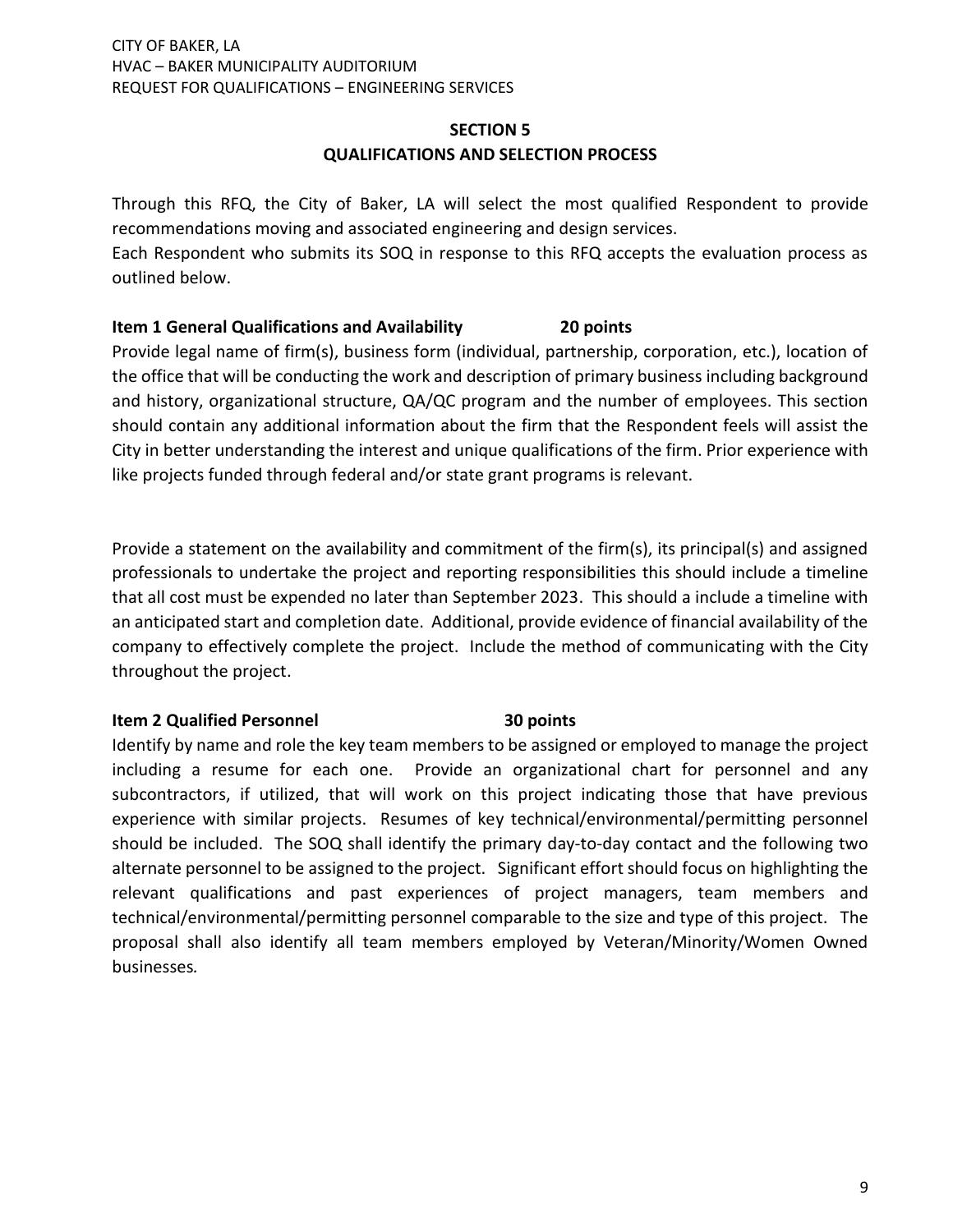## **Item 3 Project Experience 15 points**

At a minimum, describe the following:

a. A summary of no less than three (3) projects involving design and installation of HVAC systems or like projects. Each project reference should include the project name/locations, a short description of the scope of work, the engineering approach, the engineering and budget amount, the actual final project cost with detailed cost savings or cost increases, the timeframe required for completion and any exceptional successes or challenges encountered during the duration of the project. Please provide the client name and contact information for reference purposes.

b. Knowledge of Federal and State funding sources and the applicable requirements thereof.

c. Methods to be utilized in tracking work progress, budgets, and adherence to deadlines.

## **Item 4 Project Approach 35 points**

Explain how the firm(s) will assess and design the project including a detailed work plan listing all tasks determined necessary and resources needed for each task (title and hours). It should be sufficiently detailed to identify the progress milestones to be completed.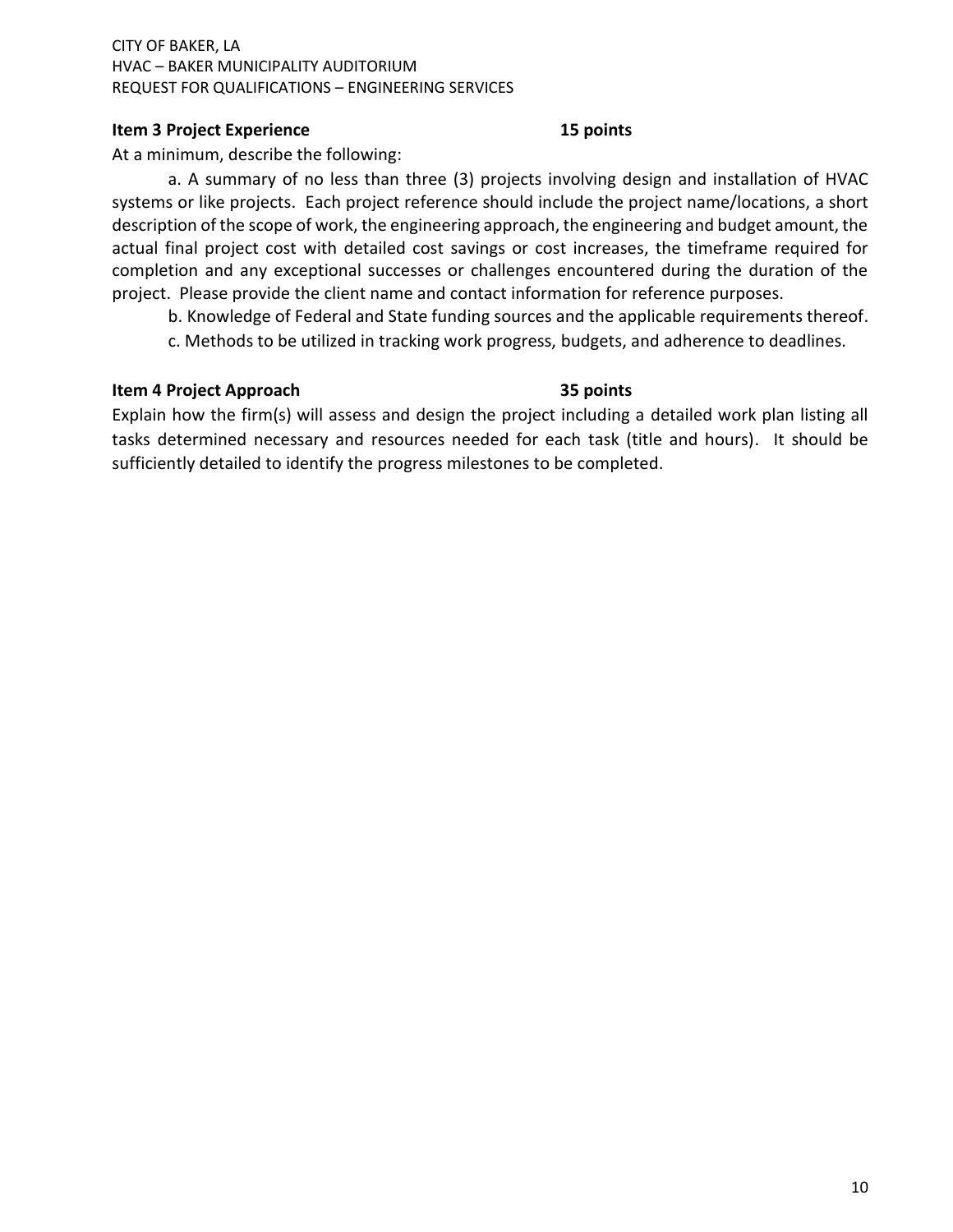## **SECTION 6 MINIMUM SUBMISSION REQUIREMENTS**

In responding to this RFQ, please submit a Statement of Qualifications addressing the following items at a minimum:

1. Transmittal Letter with:

a. RFQ subject

b. Name of the Respondent responding, including mailing address, e-mail address, telephone number, and name(s) of contact person(s).

c. The name of the person or person authorized to make representations on behalf of the Respondent, binding the Respondent.

d. A Statement of Familiarity confirming key personnel have read proposal attachments and visited the site.

2. Description of the Understanding of the Project

3. Description of the Respondent Project Approach

4. Organization Description

5. Organizational Chart of Proposed Team showing names and roles of all key personnel and sub-Respondents

6. Description of Services to be Performed

7. Assumptions and Expectations

8. Project Resumes of at least three (3) and no more than six (6) similar projects successfully permitted or completed projects within the last eight (8) years. A minimum of three (3) projects must be constructed and completed. Reference contacts for each project must be provided. Selected project resumes must provide a minimum of four (4) different references. At a minimum, the following information needs to be clearly conveyed:

- a. Project Name
- b. Project Location
- c. Project Organization and/or Municipality
- d. Identify if project had grant funding. If so, what agency and grant.
- e. Principal-In-Charge
- f. Project Key Personnel and sub-Respondents

g. Project description including applicable permitting agencies, permitting experience, experience with planning and feasibility studies, design approach, and/or implementation during construction.

h. The project status (permitted, bid, under construction or completed),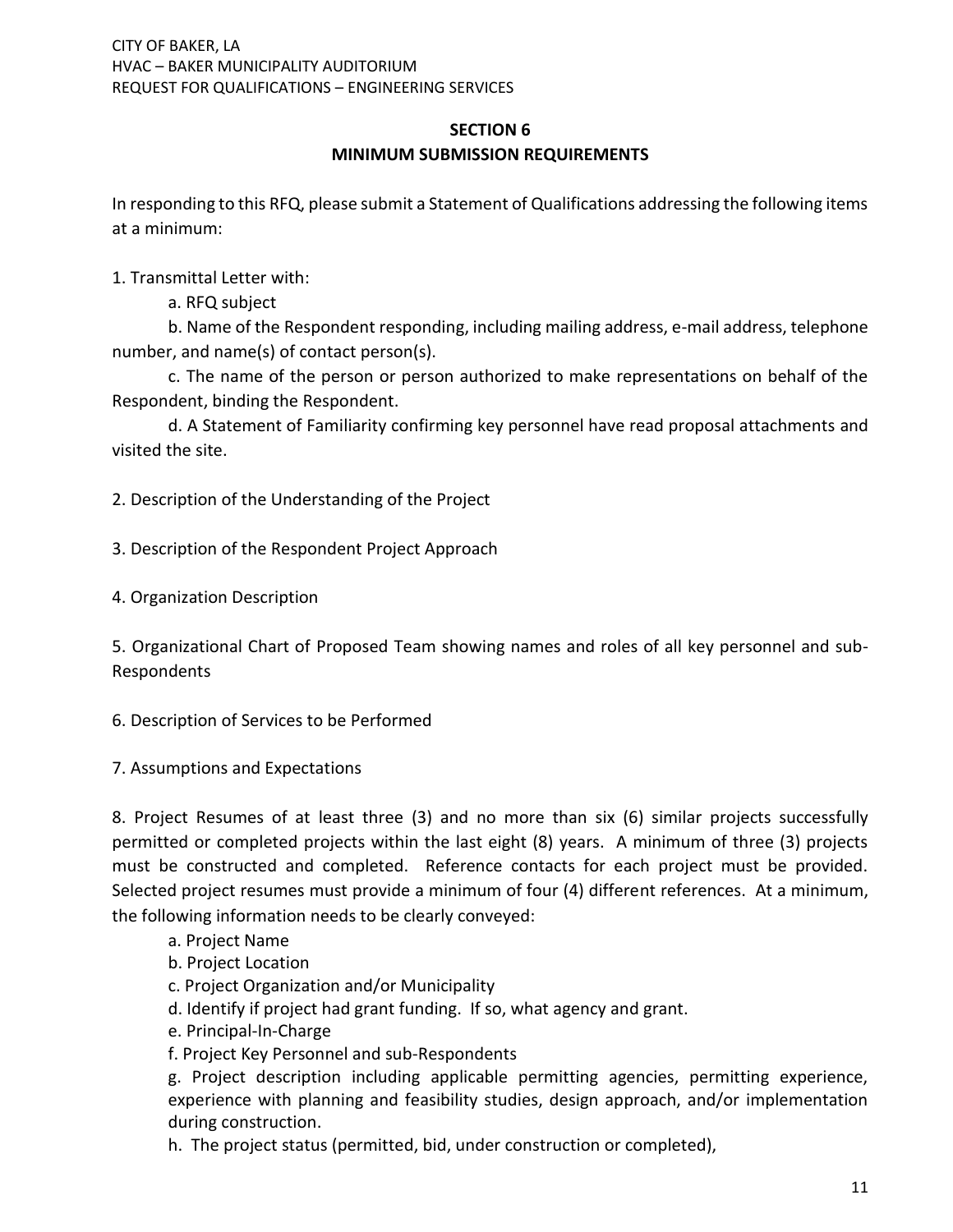i. Engineering services fee,

- j. Awarded and/or actual Cost of Construction
- k. Percentage of variation from initial construction estimate.
- l. Percentage of variation from initial Design and Engineering fees.
- m. Date of Completion of Construction and/or services

n. Client reference information with knowledge of the Respondent's work on the specified projects including contact name, current organization, address, phone number and e-mail.

9. Provide Personal Experience and Resumes of Key Personnel and sub-Respondents on the team. At a minimum, each resume should address:

- a. Name
- b. Team Role
- c. Years of Experience
- d. Firm and Location
- e. Education
- f. Other relevant Professional Qualifications
- g. Relevant Project Experience

12. A milestone schedule accounting for investigation, preliminary engineering report or basis of design, design, review processes, permitting, and bidding. At a minimum, the schedule should include: (11"x17" sheet(s) is acceptable.

- a. Notice to Proceed
- b. Due-Diligence and Investigation
- c. Grant Research and Applications
- d. Site Assessment
- e. Design QAPP
- f. Preliminary Engineering Report (or Basis of Design)
- g. Design 30%
- h. Design 60%
- i. Design 90%
- j. Design 100%
- k. Permit Applications and Approval
- l. Construction Documents

13. Demonstrate how Veteran/Minority/Women Business Enterprise (MWBE) will be utilized and included in the project. Indicate what proposed services MWBE participants would provide based on current understanding of the project.

14. Proposal shall include proof of liability and professional insurance.

15. A statement detailing why your team should be selected.

## **SECTION 7**